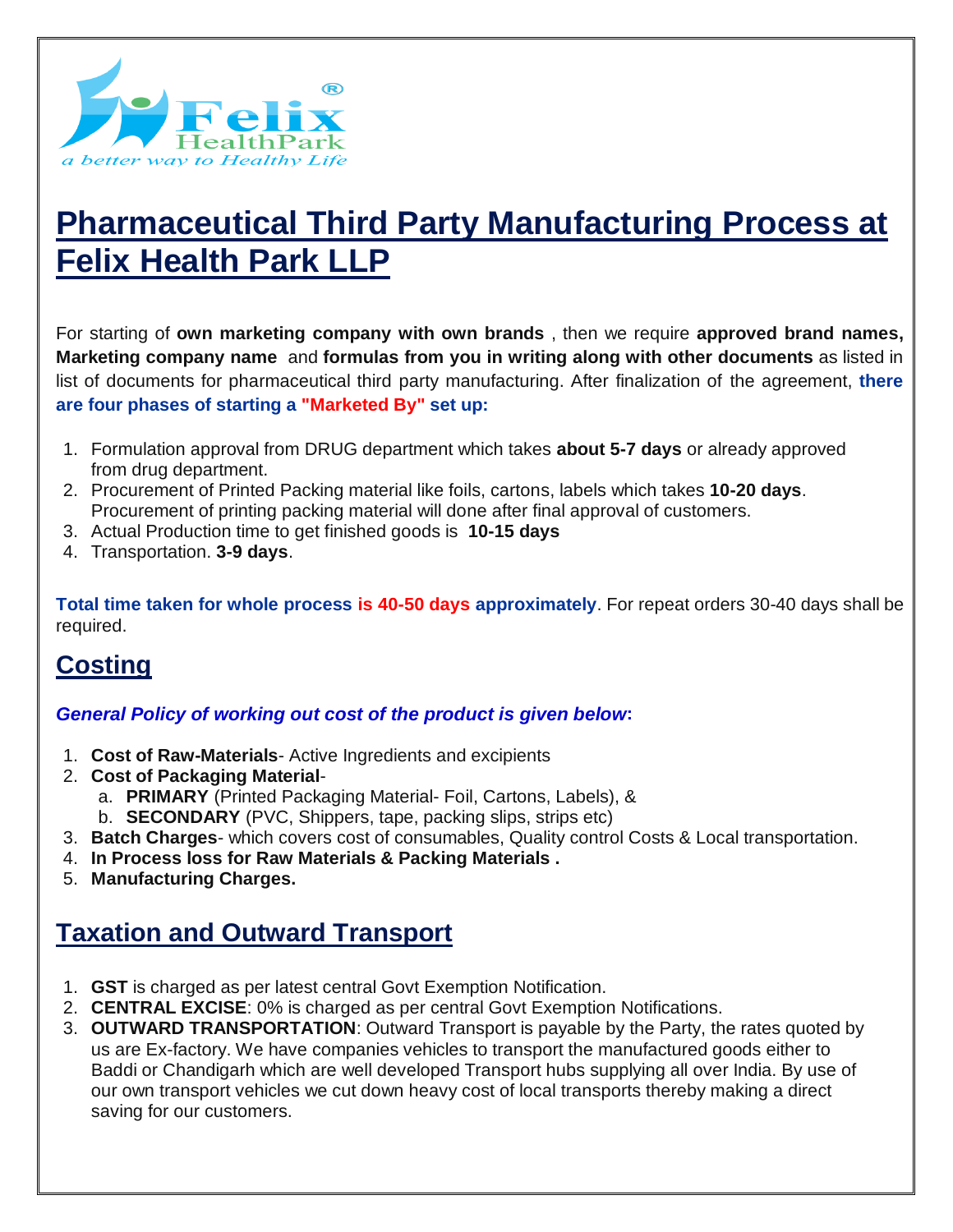

# **Batch Sizes**

For Non-Beta-lactum tablet and capsules items- minimum Batch size is 50,000 tablets, for Liquids, Ointments, Liquid injections, Dry injections minimum batch size is 5000 unit.,For costly Beta-lactum tablets and injections smaller batch sizes are entertained as per product.

# **Minimum Business Volume**

The marketing company shall give a minimum business assurance of minimum Rs. 25 lacs per annum ON NETT RATES.

### **Order and Supplies**

Written order preferable in format given below is accepted by us, orders through authenticated e-mails are also acceptable, 1st time supply is executed in 45 days and repeat supplies are executed within 30-40 days, occasional URGENT orders are despatched within 10 days.

### **Payments**

We need an **advance payment of 40 %** along with order as a confirmation of order and balance at time of dispatch or on raising the performa invoice. Payment terms for old parties may vary as per their dealing and performance; we raise credit limits for old parties as per their transactions against security instruments for smoother commercial transactions.

# **Printed Packaging Material**

The inventory of the Printed packaging materials viz Foils, Cartons, labels etc is principally borne by you, we offer our customers a simple solution for this typical issue of taking care of procurement of packaging materials on your behalf, thereby providing you big savings on TIME and MONEY, we charge one time PM inventory deposit, details about this are given below in our write up for PM Inventory Charges.

# *A Write up for Packing Material Inventory Charges:*

#### **Ques No.1**: Why do we charge PM Inventory Chages?

**The answer** is that the minimum procurement quantities of various packing materials is often higher than the Minimum Order Quantity (MOQ) therefore in manufacturing orders of small quantities there is a leftover printed packing material. These are as under:

- 1. Foil
- 2. Carton
- 3. Labels (liquids)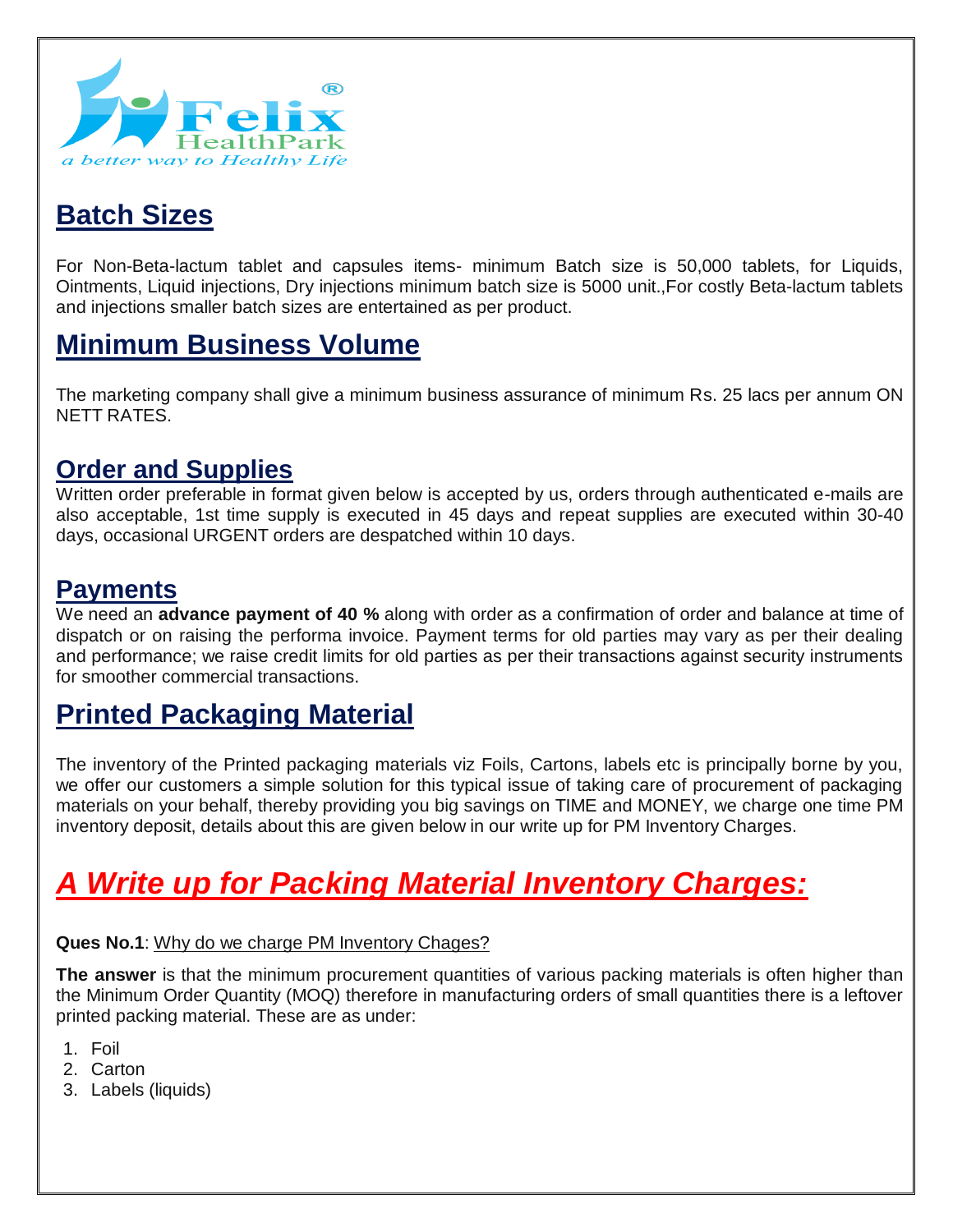

These materials are printed and have name of the **"Marketed By"** company and have no other use , hence the cost of residual inventory of these printed packaging materials has to be borne by the **"Marketed By"** company.

#### **Ques no 2:** Does the net rate cost of product covers the cost of packing material?

**The answer** is yes it covers the cost of packing material which is consumed in production, but does not cover the residual packing material inventory, that is why one time packing material inventory charges are taken.

#### **Ques No. 3:** In case quantities of order are higher, will PM inventory charges be still there?

The answer to this is no, in case of orders more than 2 lacs tablets/capsules, only one time cylinder charges will be applicable, no inventory charges.

Ques No.4: Why are we charging Rs 5200.00 ( can vary) for all type of packing sizes of tablet and capsules?

**The answer** is to this is for sake of convenience we have calculated an average cost of all sizes which is as under. This cost has two components:

- a. One time charge @ 2000.00 per product (can vary)
- b. Deposit towards residual inventory @ 3200.00 per product (can vary).
- Ques No.5: Are there inventory charges for all other items like liquids, ointments, injections etc?

**For liquids** where only labels are involved, an amount of Rs 500.00 is charged as inventory charges towards one-time cost, and where outer box is also involved we charge an amount of Rs 3000.00 as inventory charges in which 1000.00 is towards one time and 2000 towards inventory deposit, but in case of orders of liquids where order quantity is 10000 bottles, we charge only Rs 1000.00 for one time inventory charge for liquids with outer carton because there is no residual inventory left.(All amounts can vary productwise.

### Documents Required for 3rd Party Manufacturing

- **1. Profile:** (Brief Profile with Copy of PAN Card of the company and a Copy of Memorandum & Articles of Association in case of Pvt. Ltd or limited Company.
- **2. Name, Address & Telephones with copy of Aadhar Card and Pan Cards.** ( Of all Directors, Partners or Proprietor both official and residential.)
- **3. Drug Licences required** (whole sale drug license for allopathic medicine).
- **4. Sales Tax / GST Registration Certificates.**
- **5.** Brand Name required